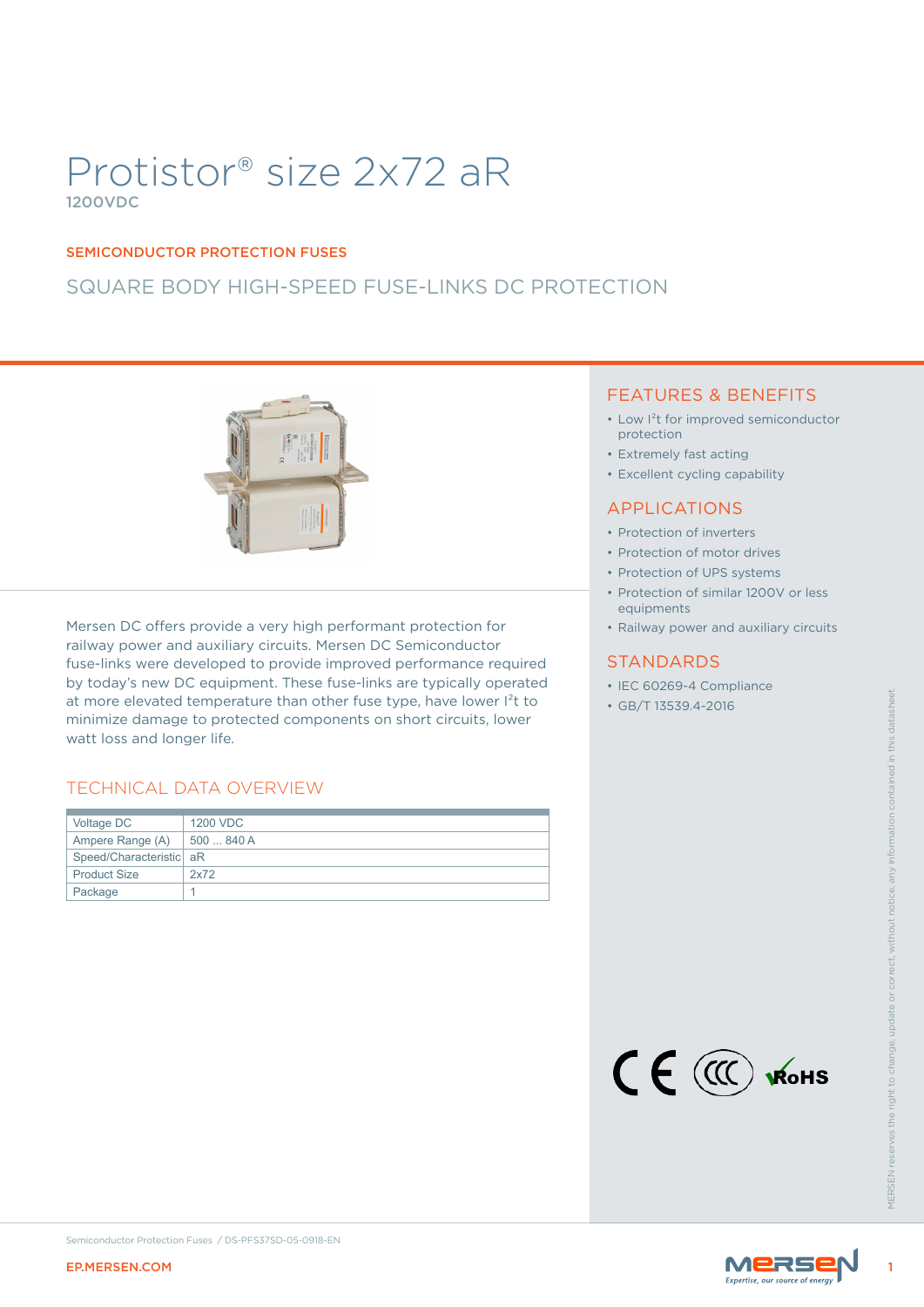### PRODUCT RANGE

### **Size 2x72 SR 1200VDC**

| Catalog<br>number | Item<br>number | <b>Rated voltage</b><br>DC (IEC) | Rated<br>current I <sub>n</sub> | <b>Rated breaking</b><br>capacity DC | Max. total $I^2t$<br>@1000V<br>for $L/R = 15ms$ | Max. total $1^2t$<br>@1000V<br>for $L/R = 45ms$ | Power dissi-<br>pation<br>at I <sub>n</sub> | Power dissi-<br>pation<br>at $0.8 \, \mathrm{I}$ |
|-------------------|----------------|----------------------------------|---------------------------------|--------------------------------------|-------------------------------------------------|-------------------------------------------------|---------------------------------------------|--------------------------------------------------|
| D272SG120V400QF   | S077963        | 1200 V                           | 400 A                           | 100 kA                               | 82 kA <sup>2</sup> S                            | $140 kA^2s$                                     | 185 W                                       | 110 W                                            |
| D272SG120V500QF   | P077983        | 1200 V                           | 500 A                           | 100 kA                               | $180 kA^2s$                                     | $310 kA^2s$                                     | 202 W                                       | 120 W                                            |
| D272SG120V630OF   | F079447        | 1200 V                           | 630 A                           | 100 kA                               | $360 kA^2s$                                     | $610 kA^2s$                                     | 230 W                                       | 126 W                                            |
| D272SG120V800QF   | G079448        | 1200 V                           | 800 A                           | 100 kA                               | $728$ kA <sup>2</sup> s                         | $1250 kA^2s$                                    | 270 W                                       | 139 W                                            |
| D272SG120V840QF   | H079449        | 1200 V                           | 840 A                           | 100 kA                               | 880 kA <sup>2</sup> s                           | $1530 kA^2s$                                    | 275 W                                       | 142 W                                            |



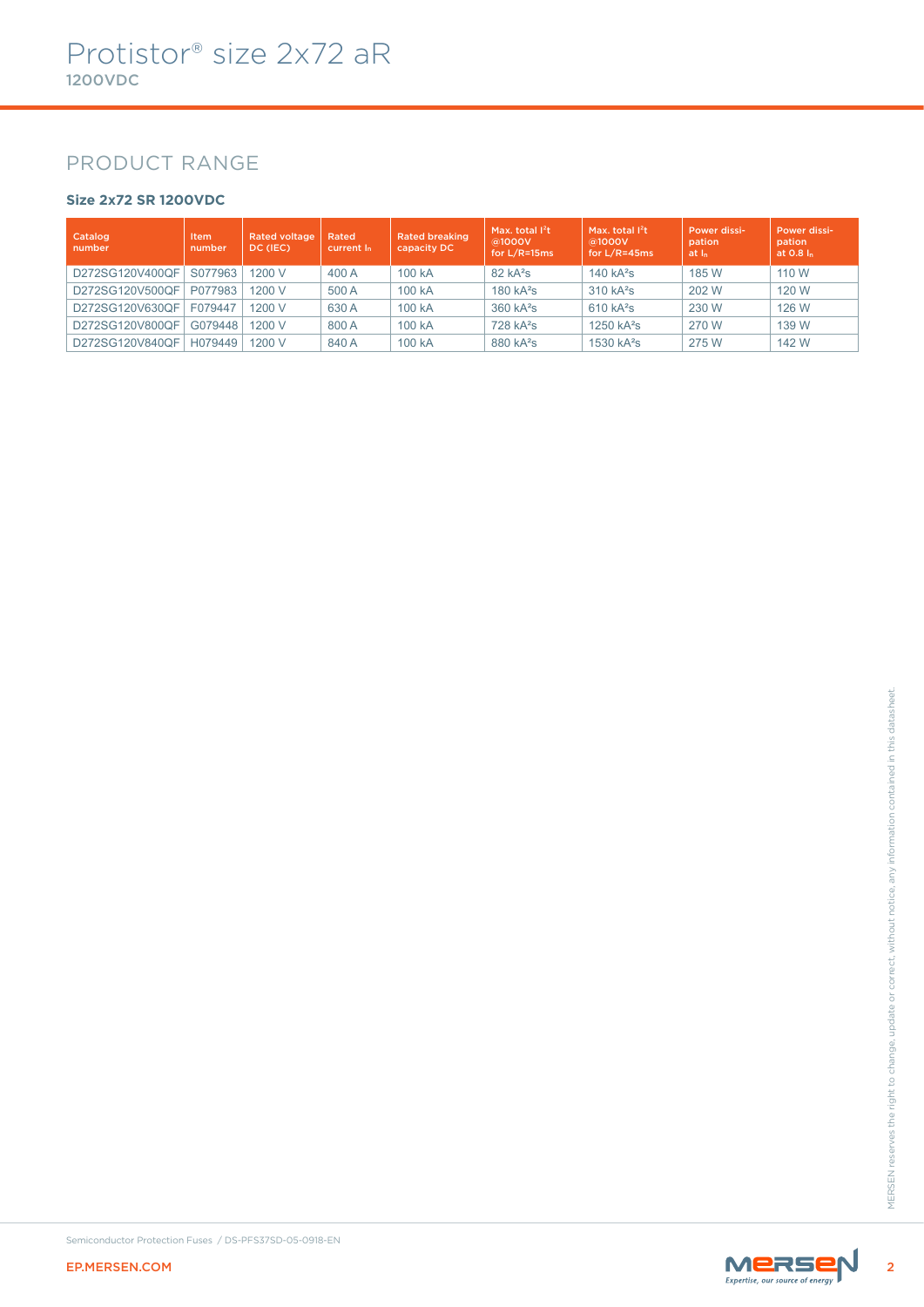10000

# TIME CURRENT CHARACTERISTIC CURVES

╪

╈╪ ₩ 7000 5000  $a = 130$  $\circ$ Pre-arcing time (s) Ï  $A2 = 0.6$ ╫ H Ŧ Pre-arcing time 3000 ╫  $B1 = 1.25$ H 2000  $B2 = 0.6$ ╜  $Cf3 = 0.8$ 1000  $\begin{array}{c|c}\n\hline\n\multicolumn{1}{r}{\phantom{1}}\n\end{array}$ 700  $_{\rm e}$ 500 ₹ Ŧ  $\mathbb {H}$ 300 ∓ Ħ ╅ ╅ 200 H<br>Zi Ŧ  $\Box$ T 500 A 100 ŧ  $_{\rm e}$  $\sqrt{2}$ 70 Ι 50  $\frac{1}{630 A}$ 2222 ⋿ TH. 30 ╪ Ŧ Ŧ 20 I  $\overline{\phantom{1}}$  $\Box$ ┱  $\overline{\phantom{a}}$ 10 ╪ 7 5 800 A 3 Ŧ ╤ Ŧ ŦĦ Ŧ 2  $\overline{A}$ ┱  $\top$ ┱  $\begin{array}{c|c}\n\hline\n& 840 A \\
\hline\n\end{array}$  $\overline{\phantom{a}}$ 1 Ħ Ŧ ╪ ╪ 0.7 0.5 ╪ 井田 ⋕ ╪  $\overline{\mathbb{X}}$ 0.3 Ħ ┱ 0.2 ┱ ┱ Т 0.1 0.07 EP.MERSEN.COM <sup>3</sup>MERSEN reserves the right to change, update or correct, without notice, any information contained in this datasheet. 0.05 0.03 0.02 0.01 0.007 0.005 0.003 0.002 0.001 0.0007 0.0005 0.0003 0.0002 0.0001 200 2000 5000 7000 20000 30000 50000 70000  $\overline{8}$ 300 500 700 1000 3000 10000

RMS value of prospective current (A) +/- 8%



100000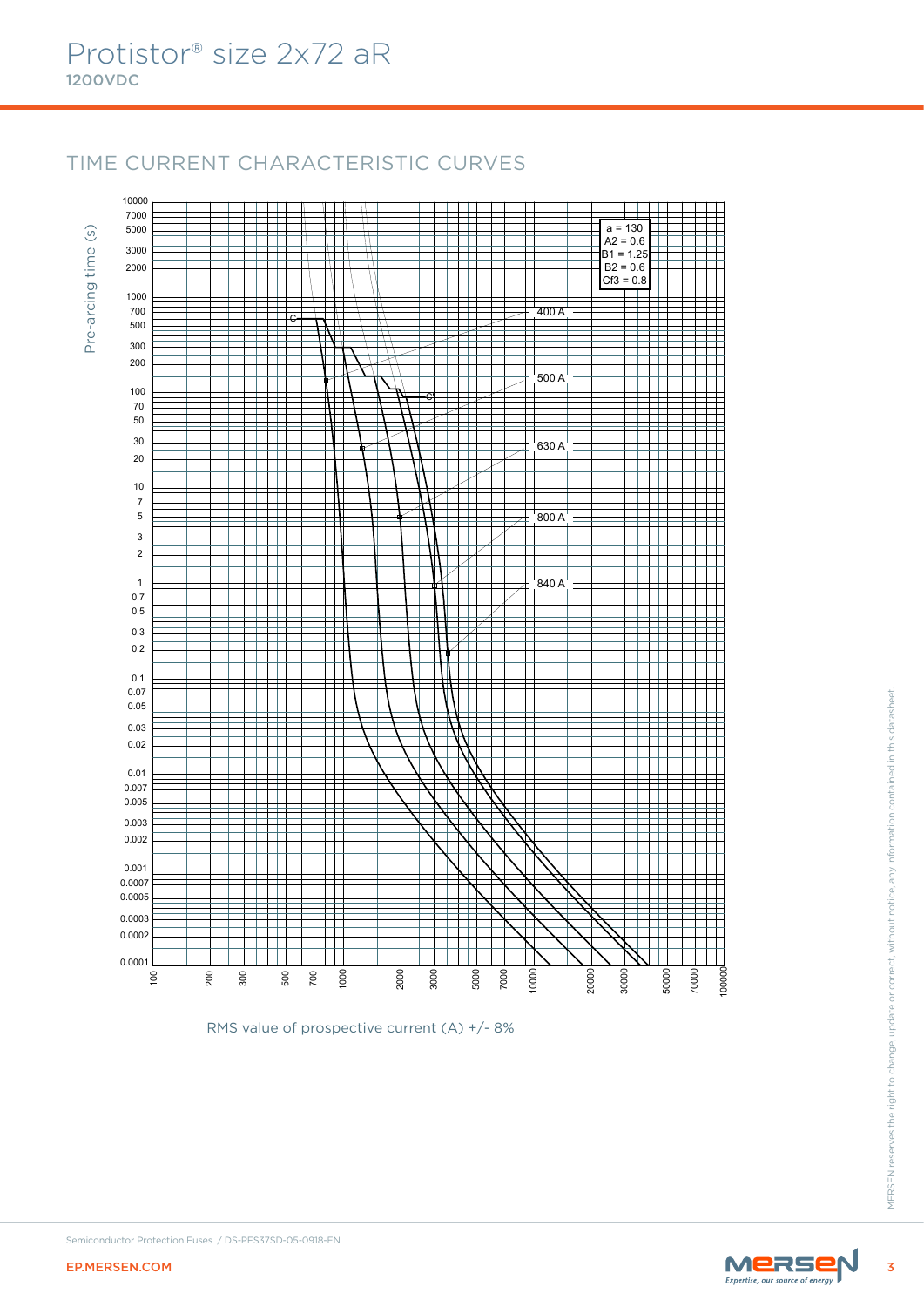# L/R TIME CONSTANT VS DC VOLTAGE CAPABILITY



DC voltage capability (V)

### POWER DISSIPATION



% of rated current

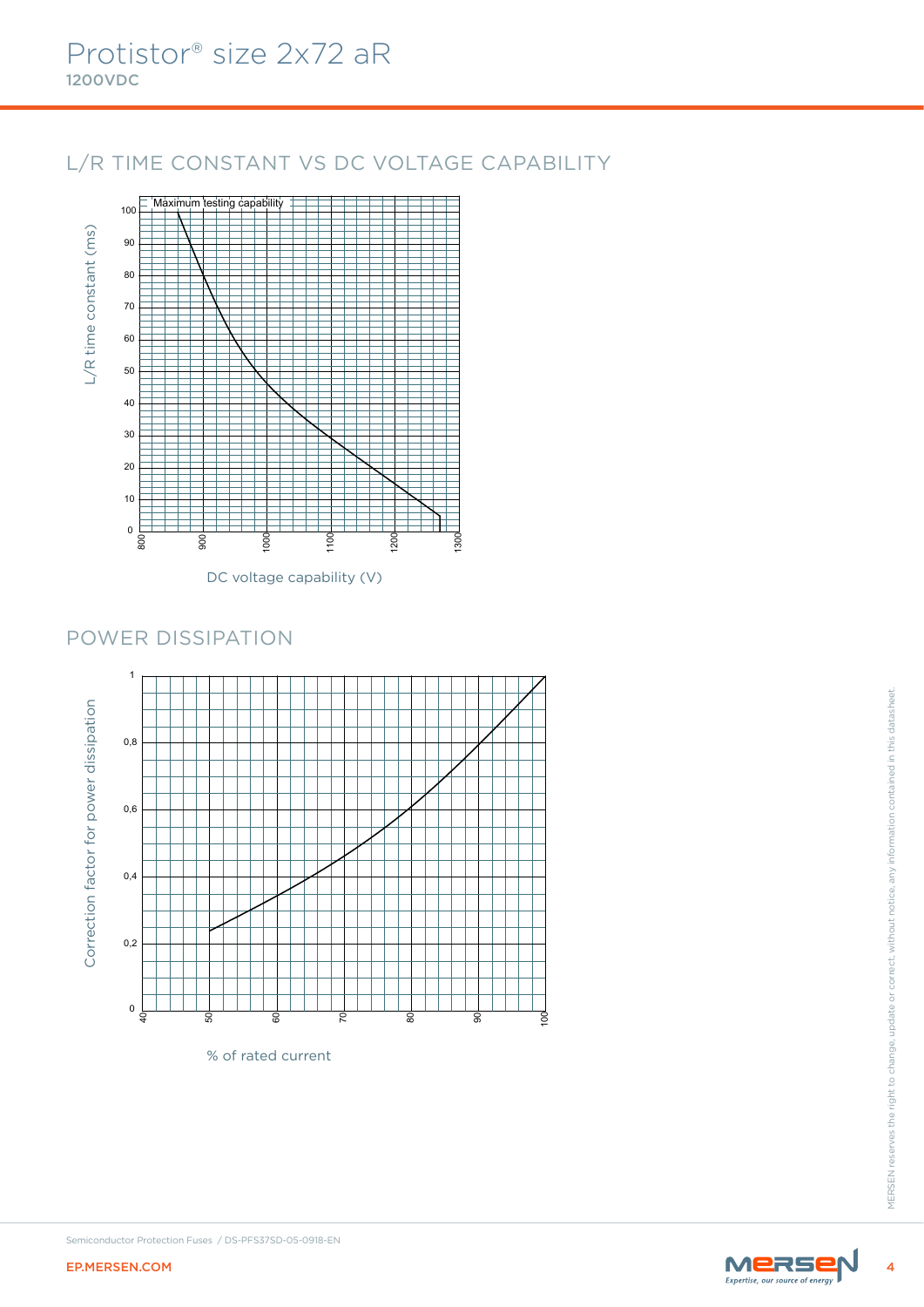# PEAK ARC VOLTAGE



Applied DC voltage (V)